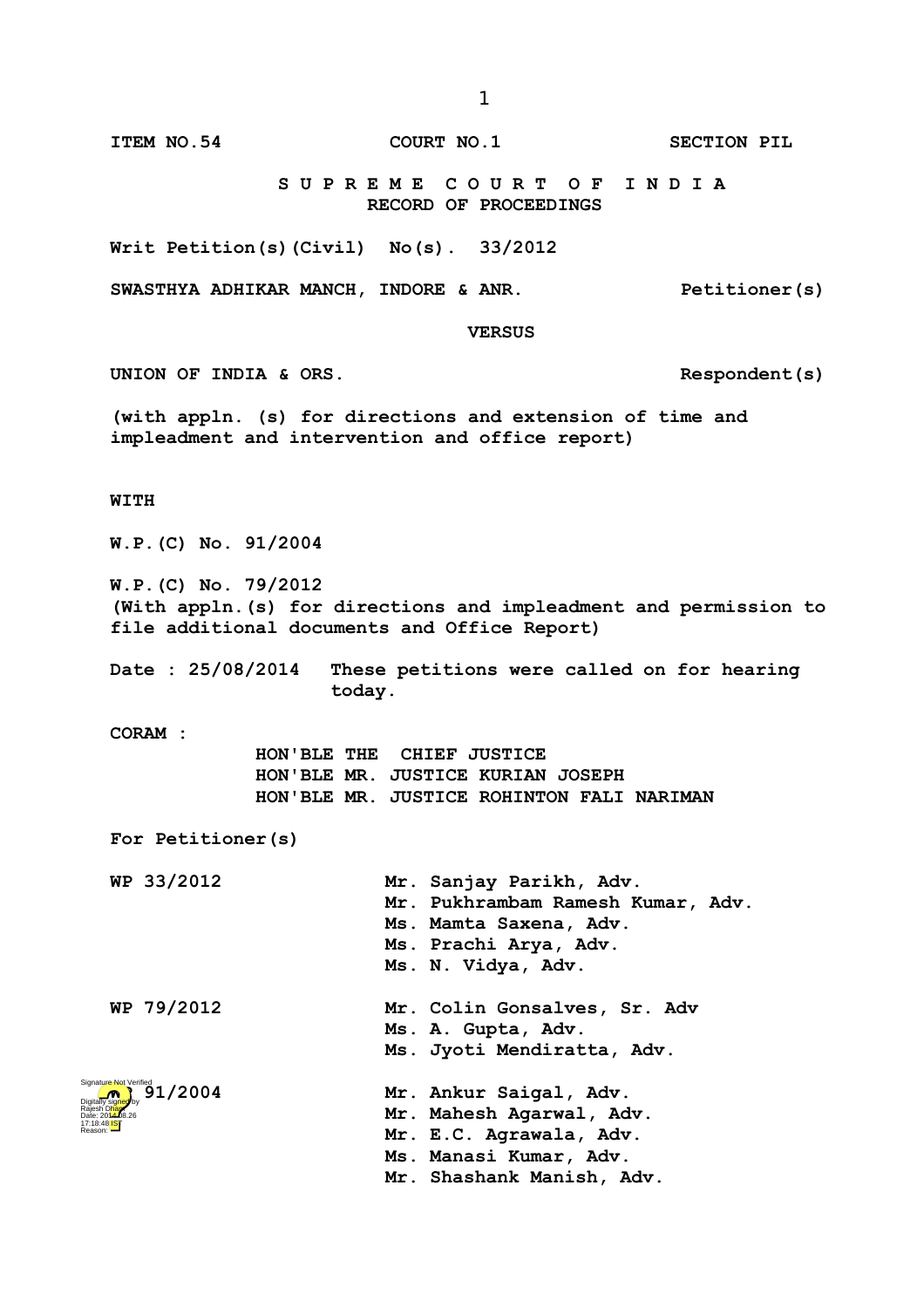**Respondent(s)**

**Min.of Health Mr. Ranjit Kumar, Solicitor General Ms. Asha Gopalan Nair, Adv. Ms. Binu Tamta, Adv. UOI Mr. S.P. Singh, Sr. Adv. Ms. Manita Verma, Adv. Ms. Reshmi Malhotra, Adv. Mr. S.N. Terdal, Adv. Mr. D.S. Mahra, Adv. Madhya Pradesh Mr. C.D. Singh, Adv. Ms. Shreya Dubey, Adv. Uttar Pradesh Mr. Irshad Ahmad, AAG Mr. Shakeel Ahmad Syed, Adv. Mr. Vaibhav Yadav, Adv. Mr. Abhisth Kumar, Adv. Manipur Mr. Sapam Biswajit Meitei, Adv. Mr. Ashok Kr. Singh, Adv. Uttarakhand Ms. Rachna Srivastava, Adv. Mr. Utkarsh Sharma, Adv. ICMR Mr. Gaurav Goyal, Adv. Ms. N. Annapoorani, Adv. ISCR Mr. Shyam Divan, Sr. Adv. Ms. Manisha Singh, Adv. Mr. Riku Sarma, Adv. Mr. Navnit Kumar, Adv. Nagaland Ms. K. Enatoli Sema, Adv. Mr. Amit Kumar Singh, Adv. Mr. Balaji Srinivasan, Adv. Goa Mr. Pratap Venugopal, Adv. Mr. Gaurav Nair, Adv. For M/s. K.J. John & Co. Orissa Mr. Ashok Panigrahi, Adv. Mr. Santosh Kumar, Adv. Ms. Ashmi Mohan, Adv. Sikkim Mr. A. Mariarputham, Advocate General Ms. Aruna Mathur, Adv. Mr. Yusuf Khan, Adv. For M/s. Arputham Aruna & Co.**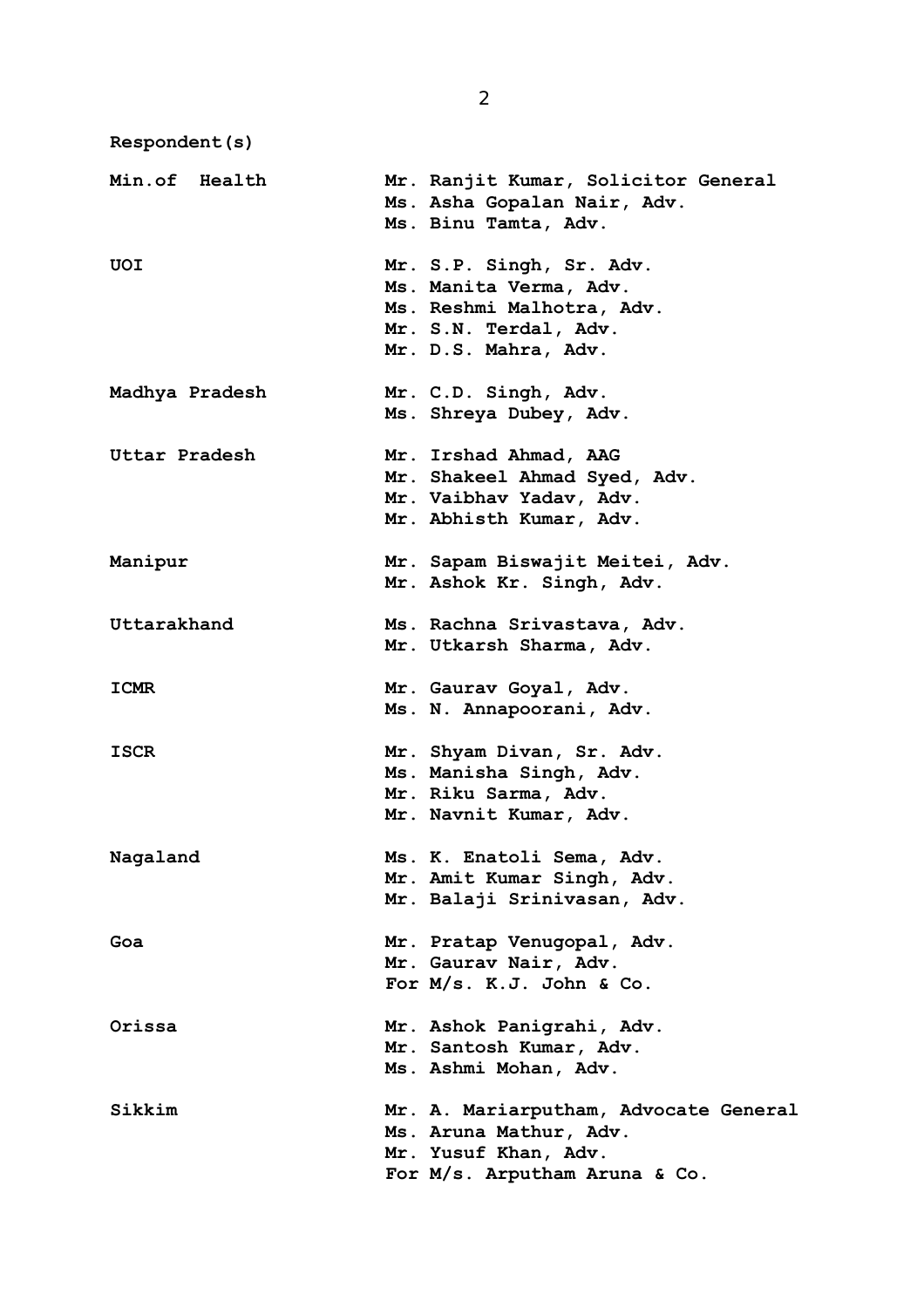- **Chhatisgarh Mr. Apoorv Kurup, Adv. Mr. A.P. Mayee, Adv. Mr. Rathi Rohit, Adv. Mr. V.C. Shukla, Adv. Andhra Pradesh Mr. Guntur Prabhakar, Adv. Himachal Pradesh Mr. Suryanarayaa Singh AAG Ms. Pragati Neekhra, Adv. Mr. Varinder Kr. Sharma, Adv. Mr. Y.K. Prasad, Adv. UT of Andaman & Ms. G. Indira, Adv. Nicobar Admn. Mr. K.V. Jagdishvaran, Adv. Assam Ms. Vartika Sahay, Adv. For M/s. Corporate Law Group U.T. of Chandigarh Mr. Gopal Singh, Adv. Ms. Vimal Sinha, Adv. Gujarat Ms. Hemantika Wahi, Adv. Ms. Preeti Bhardwaj, Adv. Rajasthan Mr. S.S. Shamshery, AAG Mr. Sandeep Singh, Adv. Haryana Mr. Manjit Singh, AAG Ms. Vivekta Singh, Adv. Ms. Nupur Choudhary, Adv. Jharkhand Mr. Anil Kumar Jha, Adv. Maharashtra Ms. Asha Gopalan Nair, Adv. Mr. A.P. Mayee, Adv. Puducherry Mr. V.G. Pragasam, Adv. Mr. S.J. Aristotle, Adv. Mr. Praburamasubramanian, Adv. Bihar Mr. Abhinav Mukerji,Adv. Ms. Bihu Sharma, Adv. Ms. Tanya Shree, Adv. Arunachal Pradesh Mr. Anil Shrivastav, Adv. Mr. Rituraj Biswas, Adv. Telangana Mr. S. Udaya Kumar Sagar, Adv.**
- 3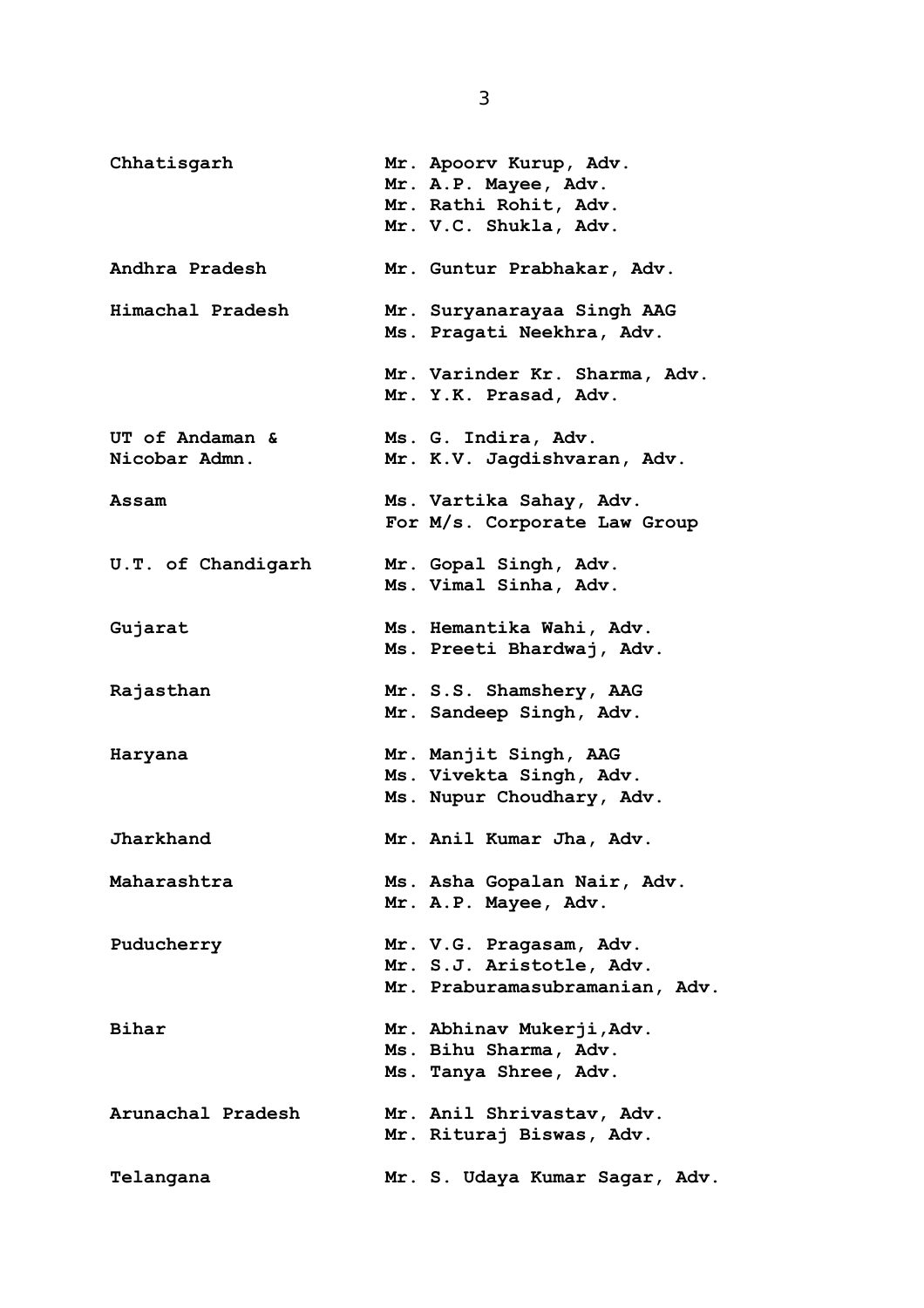| Tamil Nadu  | Mr. B. Balaji, Adv.<br>Mr. R. Rakesh Sharma, Adv.<br>Mr. S. Anand, Adv. |
|-------------|-------------------------------------------------------------------------|
| West Bengal | Mr. Anip Sachthey, Adv.                                                 |
|             | Mr. Soumya Chakraborty, Adv.                                            |
|             | Mr. Saakaar Sardana, Adv.                                               |
| MCI         | Mr. Gaurav Sharma, Adv.                                                 |
| IA 8        | Mr. Jayant K. Mehta, Adv.                                               |
|             | Mr. Sukanit Vikram, Adv.                                                |
|             | Mr. Ranjan Mukherjee, Adv.                                              |
|             | Mr. Nikhil Nayyar, Adv.                                                 |
|             | Mr. Ambuj Agrawal, Adv.                                                 |
|             | Ms. Akanksha, Adv.                                                      |
|             | Mr. Rana Mukherjee, Adv.                                                |
|             | Ms. Kasturika Kaumudi, Adv.                                             |
|             | Mr. Shekhar Kumar, Adv.                                                 |
|             | Mr. Gopal Singh, Adv.                                                   |
|             | Mr. Rituraj Biswas, Adv.                                                |
|             | Dr. Monika Gusain, Adv.                                                 |
|             | Mr. Amit Kumar, Adv.                                                    |
|             | Mr. Jagjit Singh Chhabra, Adv.                                          |
|             | Mr. Khwairakpam Nobin Singh, Adv.                                       |
|             | Mr. M.T. George, Adv.                                                   |
|             | Mr. P.V. Yogeswaran, Adv.                                               |
|             | Ms. Anitha Shenoy, Adv.                                                 |
|             | Ms. Arti Singh, Adv.                                                    |
|             | Ms. Aruna Gupta, Adv.                                                   |
|             |                                                                         |
|             | Ms. C.K. Sucharita, Adv.                                                |
|             | Ms. Pratibha Jain, Adv.                                                 |
|             | Ms. Shalini Chandra, Adv.                                               |
|             | Mr. P. Parmeswaran, Adv.                                                |
|             | Ms. Anil Katiyar, Adv.                                                  |

4